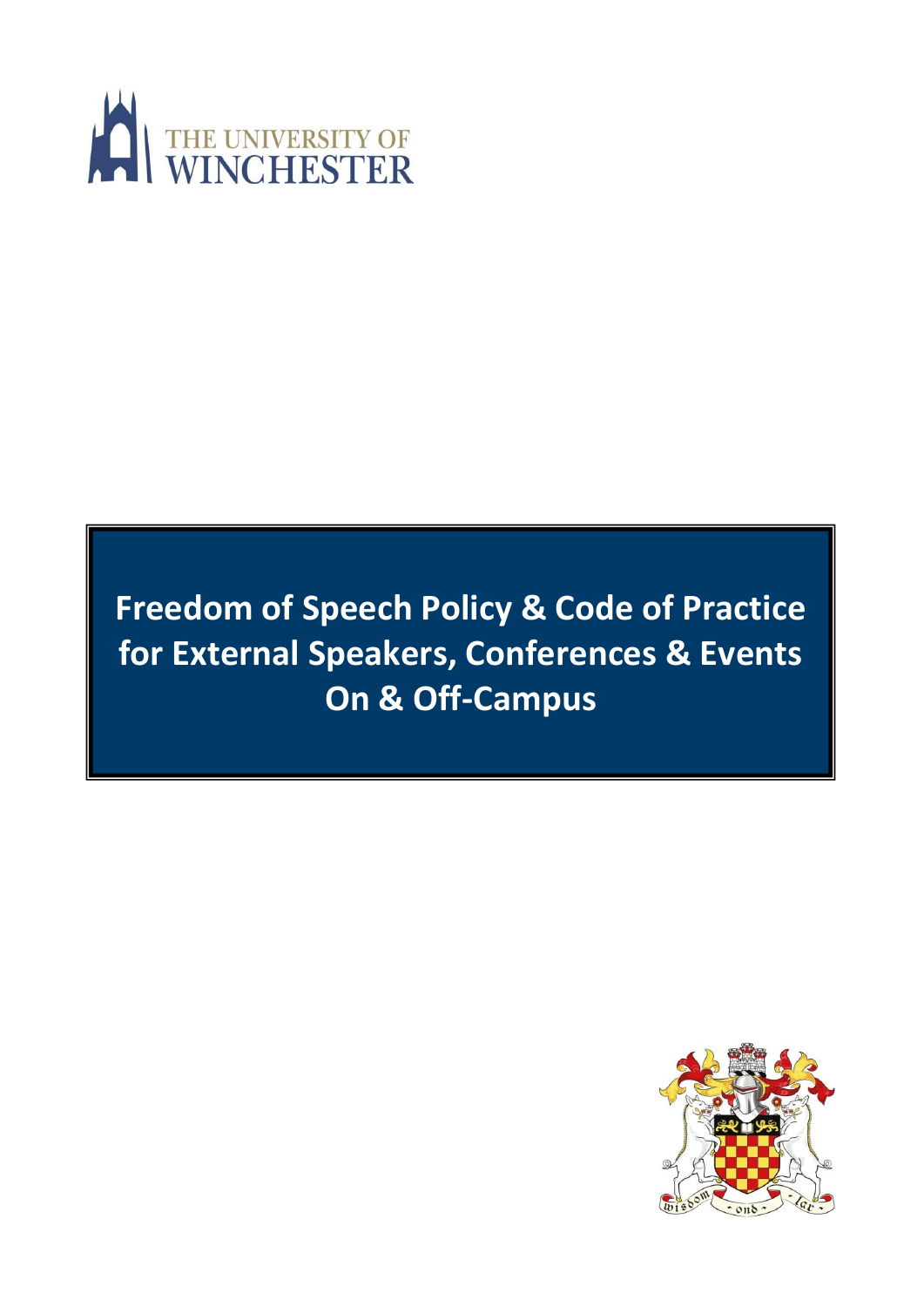| <b>Document Title:</b>                                                                                                                                                                        | Freedom of Speech Policy & Code of Practice for External<br>Speakers, Conferences & Events On & Off-Campus |
|-----------------------------------------------------------------------------------------------------------------------------------------------------------------------------------------------|------------------------------------------------------------------------------------------------------------|
| <b>Document Author:</b>                                                                                                                                                                       | Martin Cliburn                                                                                             |
| <b>Responsible Person and Department:</b>                                                                                                                                                     | Deputy Vice Chancellor, Senior Management Team                                                             |
| <b>Approving Body:</b>                                                                                                                                                                        | <b>SMT</b>                                                                                                 |
| Date of Approval:                                                                                                                                                                             | 01 March 2017                                                                                              |
| <b>Date Effective From:</b>                                                                                                                                                                   | 01 May 2017                                                                                                |
| <b>Review Date:</b>                                                                                                                                                                           | 01 May 2018                                                                                                |
| Indicate whether the document is for<br>public access or internal access only<br>Indicate whether the document applies<br>to collaborative provision?<br>(Strikethrough text, as appropriate) | <b>Public Access</b><br><b>Internal Access Only</b><br><b>Applies to Collaborative Provision</b>           |
| $C_{11}$ and $C_{21}$                                                                                                                                                                         |                                                                                                            |

#### **Summary:**

This document defines the policy and practice for freedom of speech and the management of external speakers, conferences and events on and off-campus at the University of Winchester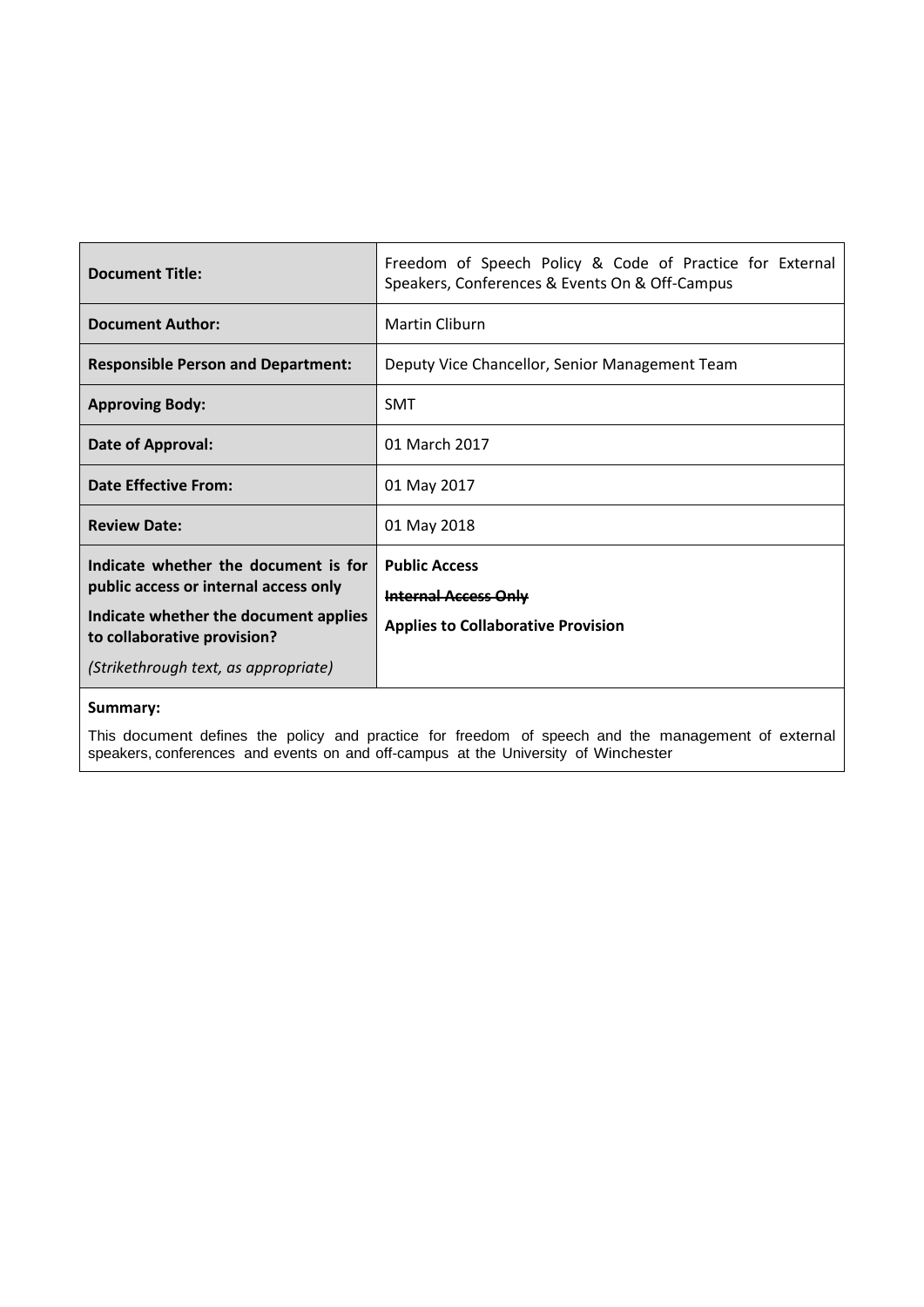# **Freedom of Speech Policy & Code of Practice for External Speakers, Conferences & Events On & Off-Campus - University of Winchester**

# **Introduction**

The University of Winchester is committed through its Values to intellectual freedom including Freedom of Speech.

This Policy and Code of Practice has been approved by the University Board of Governors and the University Management Group to set out the University's commitment to

- Freedom of Speech and its appropriate expression within the law
- the protection of the rights of members of the University to hear ideas and controversial or unpopular opinions
- the application of critical thinking and engagement in legitimate and lawful comment, debate and robust dialogue
- Article 10 of the European Convention on Human Rights.

## **Legal Framework**

The University endeavours to offer an environment in which ideas and opinions are open to challenge and where the highest standards of academic rigour are pursued.

**(1)** Section 43 (i) of the Education Act (NO.2) 1986 requires that

''persons concerned in the government of any establishment…shall take such steps as are reasonably practicable to ensure that freedom of speech within the law is secured for members, students and employees of the establishment and for visiting speakers''.

This Act places a duty on Universities to maintain and update a Code of Practice covering the organisation of events where free speech could be considered a cause for concern, whilst ensuring use of University premises is not denied on the grounds of belief or viewpoint, policy or objectives.

This must be fulfilled in the context of also ensuring

- the activity is not undertaken as an alternative to agreed complaints and grievance processes, including the 'Whistleblowing' procedure
- the best interests of the University are pursued including protection of reputation
- the University is protected from being associated with or encouraging or assisting crime under the Serious Crime Act 2007.

The University recognises that academic discourse includes the expression of ideas that may offend, shock or disturb without fear of disciplinary action or any other sanction. However this must be carried out in a manner lawful, without malice and in the public interest.

The University also recognises the right and freedom of staff and students to engage in academic study and research linked to all forms of conflict and any activity which may be referred to as terrorism, whilst encouraging clear links between academic purposes, objectives and learning outcomes and any material downloaded or disseminated. Any record keeping related to such study or research should be undertaken only for the purpose of pursuing that particular academic course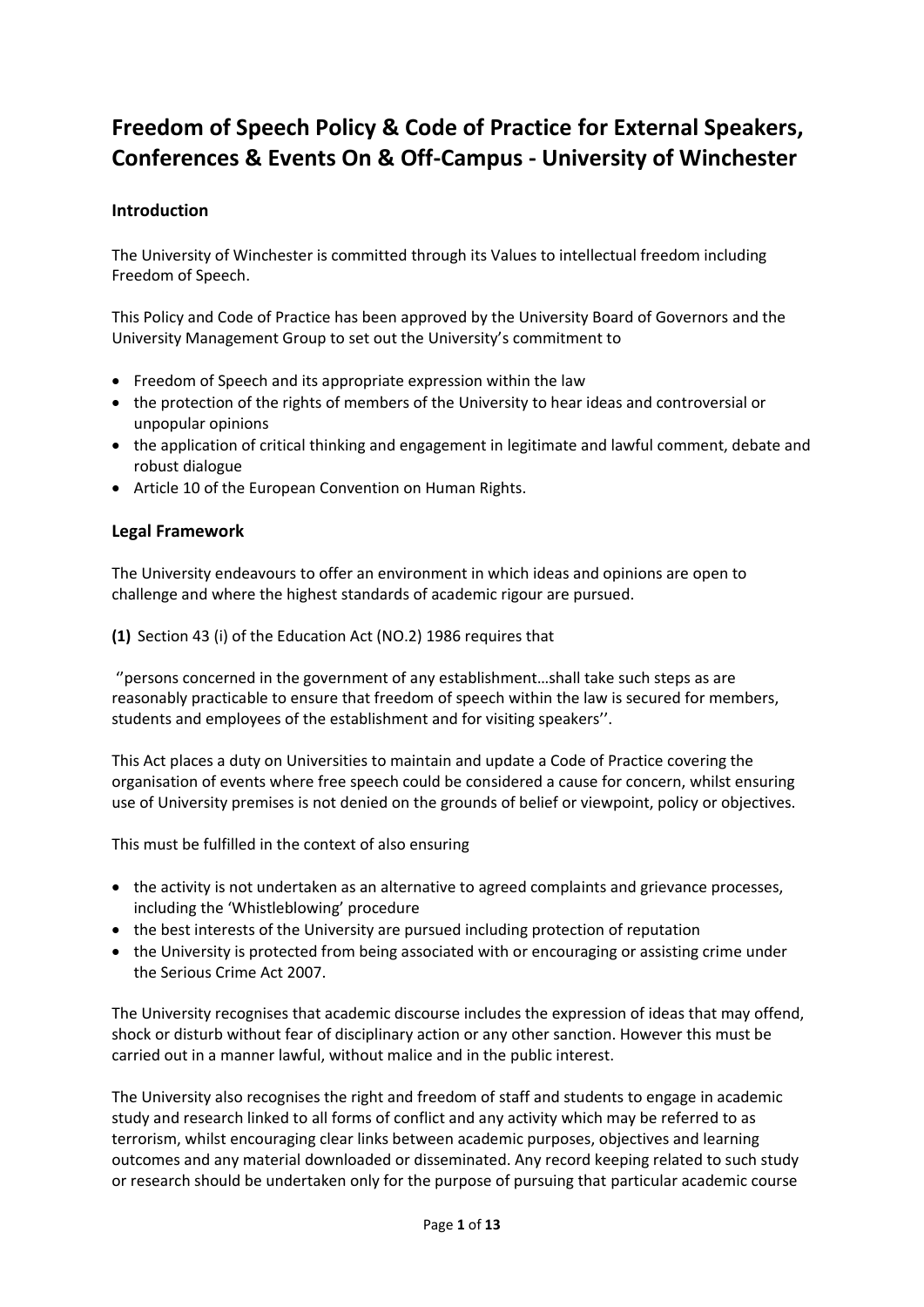of study or research. No such record should be kept if it is not necessary to achieve the academic purposes, objectives or learning outcomes of that study or research and any record should be securely destroyed by staff and students once maintaining it is no longer necessary to achieve these legitimate aims.

This Policy & Code of Practice is therefore intended to facilitate free speech whilst ensuring compliance with the law, due regard to health and safety and maintenance of good order on University premises. The University is responsible for ensuring that student study is not interrupted, that property is not damaged and proper academic discipline is maintained.

**(2)** The European Convention recognises that there could be limits to freedom of speech

'' in the interests of national security, territorial integrity or public safety, for the prevention of disorder or crime, for the protection of health or morals, for the protection of the reputation or rights of others, for preventing the disclosure of information received in confidence, or for maintaining the authority and impartiality of the judiciary''

and relevant case law has established that any restrictions must be ''construed strictly, and the need…established convincingly''.

There is no legal obligation to hold events open to the external public on University premises.

No University is required to provide a platform for speech which goes beyond the law. A speaker who for example incites an audience to violence or to breach of the peace or to racial hatred, exceeds the definition of lawful speech. Equally any conference, assembly or meeting of persons even if planned for a lawful purpose, ceases to be lawful if it causes serious public disorder or a breach of the peace.

Acts of Parliament that shape free speech include the following

- **(3)** Public Order Act 1986 any person using words or behaviour or displaying any written material which is threatening, abusive or insulting is committing an offence if he intends to stir up racial hatred or having regard to all the circumstances, racial hatred is likely to be stirred up.
- **(4)** Racial and Religious Hatred Act 2006 introduces Part 3A into the Public Order Act 1986 which provides that a person who uses threatening words or behaviour, or displays any such written material, is committing an offence if he intends to stir up religious hatred.
- **(5)** Criminal Justice and Immigration Act 2008 amends Part 3A of the Public Order Act 1986 (hatred against persons on religious grounds) to include hatred against a group of persons defined by reference to sexual orientation.
- **(6)** The Terrorism Acts 2000 & 2006 define criminal activity relating to terrorism in terms of inciting acts of terrorism, including its glorification, the dissemination of terrorist publications or belonging to or supporting proscribed organisations. Terrorism is defined as including the use or threat of serious violence against a person or serious damage to property for the purpose of advancing a political, religious or ideological objective. A list of proscribed organisations is currently published on the Government website

<https://www.gov.uk/government/publications/proscribed-terror-groups-or-organisations--2>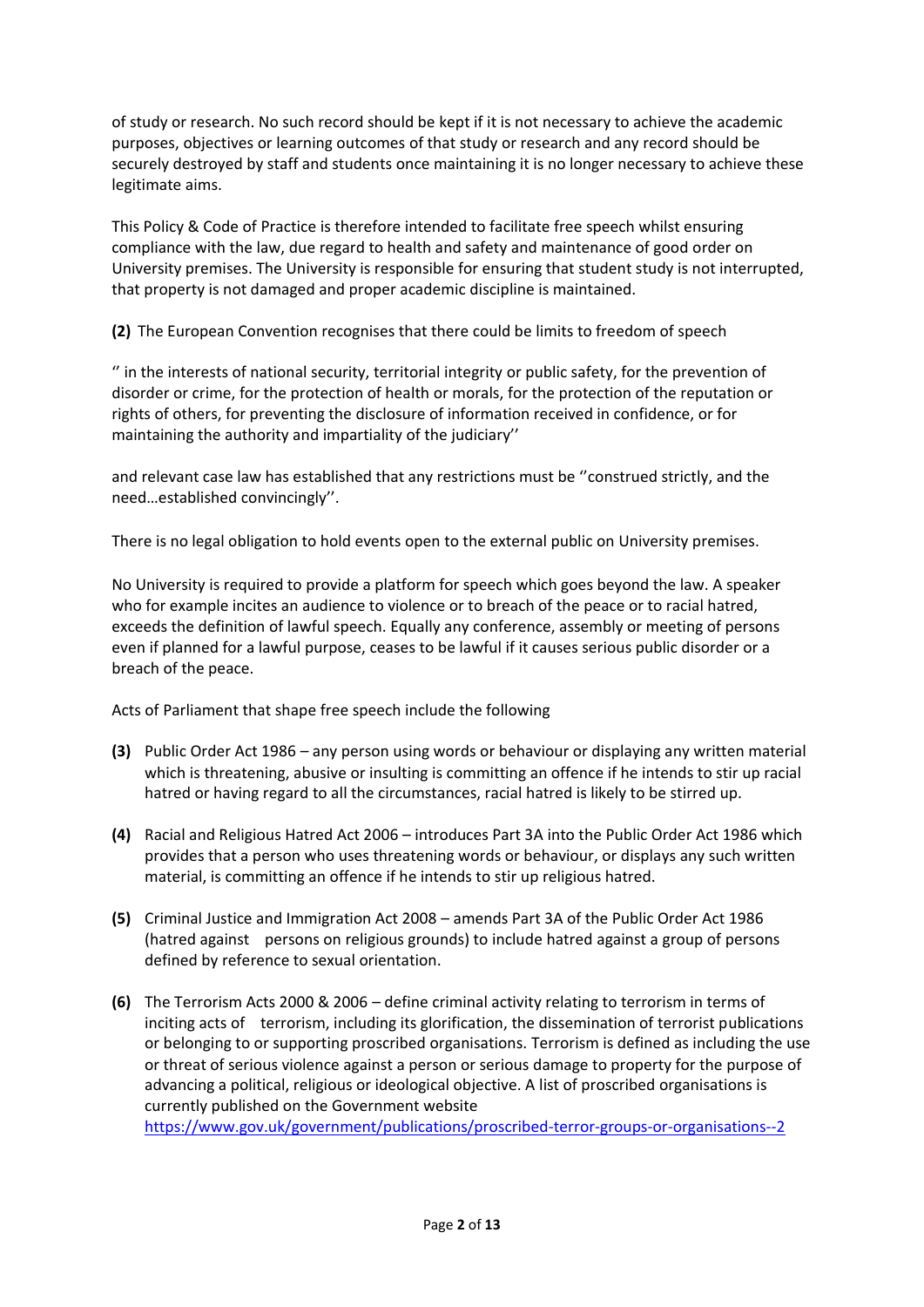**(7)** Counter Terrorism and Security Act 2015 – provides that a specified body, including all Universities, must ''in the exercise of its functions have due regard to the need to prevent people from being drawn into terrorism'' and confers powers on the Secretary of State to issue guidance on meeting this responsibility. The Act also requires all Universities to ''have particular regard to the duty to ensure freedom of speech…and the importance of academic freedom''.

## **Definitions & Interpretations**

The terms below as used in this Policy & Code of Practice have the meanings set out next to them.

| <b>TERM</b>                     | <b>MEANING</b>                                      |  |
|---------------------------------|-----------------------------------------------------|--|
| Event                           | Any Conference, Assembly, or Meeting of people      |  |
|                                 | held on University premises or Other Premises       |  |
|                                 | which is to any extent organised, branded,          |  |
|                                 | funded, supported or endorsed as a University of    |  |
|                                 | Winchester or Winchester Student Union activity     |  |
|                                 | but is not held for purpose of collective religious |  |
|                                 | worship. This definition includes conferences       |  |
|                                 | assemblies or meetings expected to receive          |  |
|                                 | contributions that are pre-recorded, streamed or    |  |
|                                 | broadcast from other locations.                     |  |
| <b>External Speaker</b>         | People who are not students, staff nor governors    |  |
|                                 | of the University, who have been invited to         |  |
|                                 | speak at an event for purposes that are not a       |  |
|                                 | designated part of an academic course of study,     |  |
|                                 | research activity or an academic offer. This        |  |
|                                 | definition includes pre-recorded, streamed or       |  |
|                                 | broadcast materials from a speaker.                 |  |
| Members of the Public           | People who are not students, staff nor governors    |  |
|                                 | of the University.                                  |  |
| <b>Protected Characteristic</b> | Any of the characteristics of age, disability,      |  |
|                                 | gender reassignment, marriage or civil              |  |
|                                 | partnership, pregnancy and maternity, race,         |  |
|                                 | religion and belief, sex and sexual orientation     |  |
|                                 | that are protected from discrimination by law.      |  |
| The Law                         | Any of the laws of England and Wales and the        |  |
|                                 | jurisdiction of the laws of England and Wales.      |  |
| <b>University Premises</b>      | All of the premises owned, leased, or used by       |  |
|                                 | licence or permission by the University, including  |  |
|                                 | premises occupied or used by the Student Union.     |  |

The Glossary of Abbreviated Terms at **Appendix 3** gives a complete guide to acronyms and abbreviations used in this document.

## **Application of the Policy & Code**

This Policy & Code is binding on all members of the University and the Campus Community, including students, employees and any member or society of the Student Union. It operates in relation to all activities defined as University of Winchester or Winchester Student Union events. The Policy & Code also applies to bookings taken from any source external to the University for events taking place on University or Winchester Student Union premises.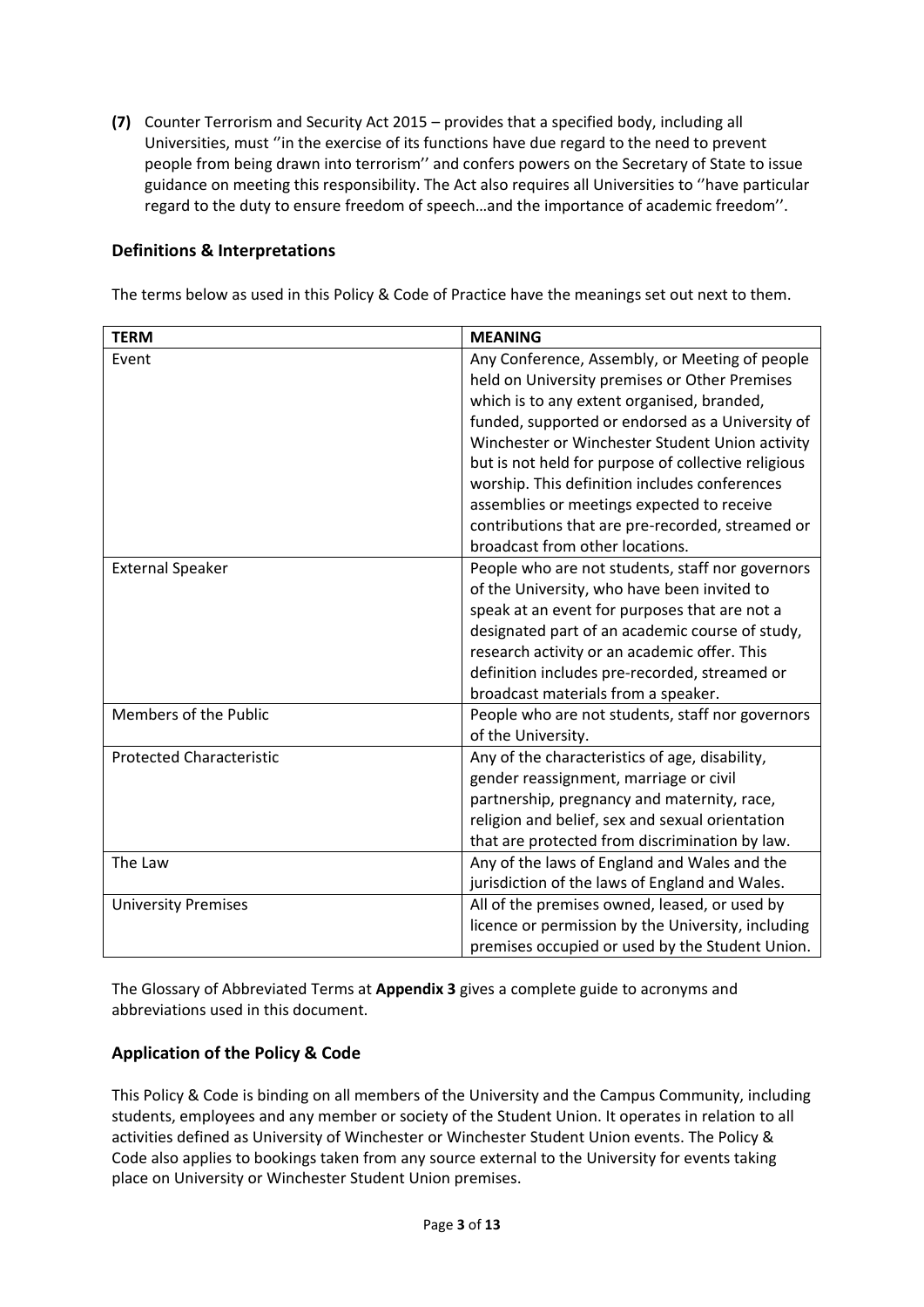All events taking place in the University are governed by the rules, regulations and booking procedures in force at the time including the terms and conditions for both Conferences and Student Society bookings. The application of this Policy & Code will where applicable prevail over these rules, regulations or procedures where there is any conflict.

The Senate and Academic Faculties have responsibility for ensuring that teaching and research activity adhere to the Policy & Code. The University's Research Ethics Policy [https://intranet.winchester.ac.uk/information-bank/document](https://intranet.winchester.ac.uk/information-bank/document-store/Published/RKE%20Ethics%20Policy%20and%20Procedures.pdf)[store/Published/RKE%20Ethics%20Policy%20and%20Procedures.pdf](https://intranet.winchester.ac.uk/information-bank/document-store/Published/RKE%20Ethics%20Policy%20and%20Procedures.pdf) contains reference to ensuring that the appropriate ethical standards as fostered by the Policy & Code are maintained.

# **Freedom of Speech Profile**

The University through its designated officers reserves the right to decline a request to book, host or in any way support an event or speaker where there is substantial risk of unlawful activity. If there are concerns that an event may come into this category, the Senior Management Team (SMT) must be informed.

Any decision to decline a request to book or host an event or speaker will be based on evidence of risk.

Any such decision will be taken by SMT with reference to the Approving Officer Team (AOT) and relevant Academic Colleagues and will be given in writing with an accompanying rationale by SMT.

# **Procedure for External Speaker & Event Bookings & Role of the Responsible Organiser Team**

Each event must have a Responsible Organiser Team (ROT) formally designated as the responsible persons for taking and processing the booking, maintaining the relationship with the Event Initiator and liaising with all other groups and individuals in the University as may be relevant.

If the event is managed and organised by a University department or recognised staff association then ROT must consist of members of University staff only.

If the event is managed and organised by the Student Union or a Club or Society then ROT must consist of at least one elected Executive Member of the Student Union or the President of any club or the Chair of any Society, with appropriate colleagues, who must include at least one member of University staff as invited.

If the event is to be held on University premises and run by an external body then the member of University staff or the Student Union empowered to agree use of the premises shall be the ROT lead for the particular event and shall appoint appropriate colleagues to join ROT.

#### ROT has responsibility to

- (i) Ensure as far as possible that the event complies fully with the requirements of this Policy
- (ii) Provide the University with at least 15 working days' notice of any event involving an external speaker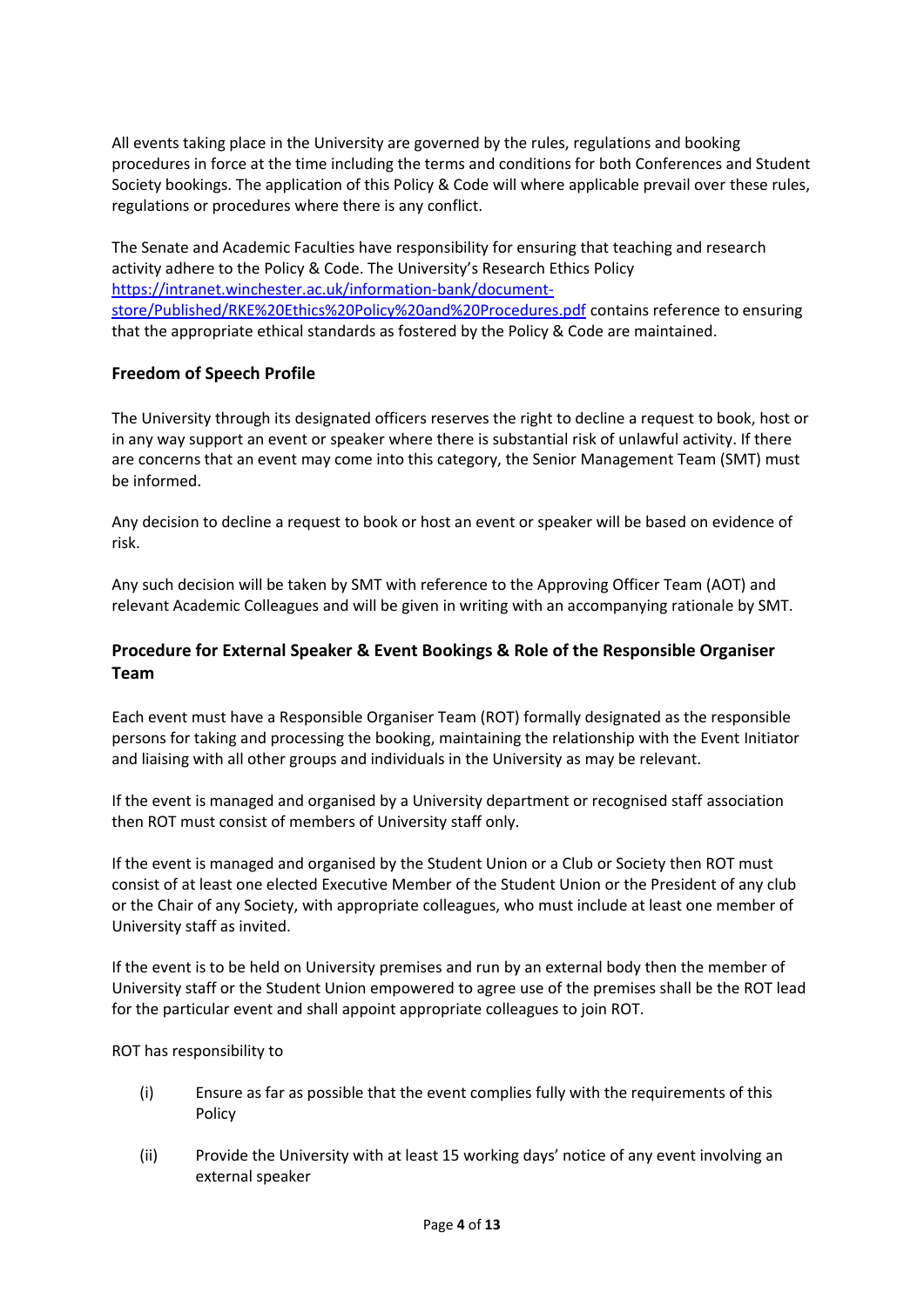ROT for an event must ensure an Event Booking & Risk Assessment Form is completed and signed by the Event Initiator and submitted to them. An appropriate form will be used by the University, the Student Union, students and student groups.

The Form will include the following information

- Event Date, Time & Venue
- Identity of ROT and Event Initiator or otherwise Student Society or Club
- Nature of the Event eg. presentation, exhibition, party
- Subject/Theme & Title of Event (in full with no acronyms)
- Number of people likely to attend
- Seating or general venue/attendance arrangements
- Where advertised and whether open to the public or for members of the Campus Community only
- The name/s of any speaker/s or principal exhibitor/s or attendee/s
- The topic/title of the presentation or exhibition and brief background details of the speaker/s or principal exhibitor/s or attendee/s
- A risk assessment in terms of health and safety and good order based on **Key Questions Set (1) Reasonable Grounds** – see Page 7 below.

#### **Management of Events & Speakers**

ROT must take all reasonable steps through the booking process, maintaining the relationship with the Event Initiator and liaising with all other groups and individuals in the University as may be relevant, to ensure that the attendees and the University's property, premises, furnishings and equipment are treated with respect and ensuring that all the requirements of health and safety and good order are met.

AOT is responsible for reviewing the risk assessment, determining whether the level of suggested risk is appropriate and whether any Additional Arrangements (see below) might be required to mitigate any risk.

Where an event is identified as high risk, AOT may determine any Additional Arrangements that are reasonably required according to the PROF tests to ensure proportionate, reasonable, objective and fair measures are put into place.

Event Initiators and ROT should note that a significant lead time will be necessary where Additional Arrangements are required. It is recommended that the minimum period of notice should be fifteen (15) working days clear notice. ROT should ensure a risk assessment is provided as early as possible and should note that a proposed event may need to be postponed if Additional Arrangements are considered necessary.

Where a postponement is required AOT will consult available members of SMT before reaching a decision.

All visiting speakers for student and Student Union events will be risk assessed and the University may decline or cancel a booking where a speaker has a record indicating a substantial risk that the law or University Regulations will be breached. Before enacting such a decision SMT will consult with AOT and relevant Academic Colleagues. It is recommended that ROT ensures that AOT has fifteen (15) working days advance notice of a booking. Where the notice given is shorter than this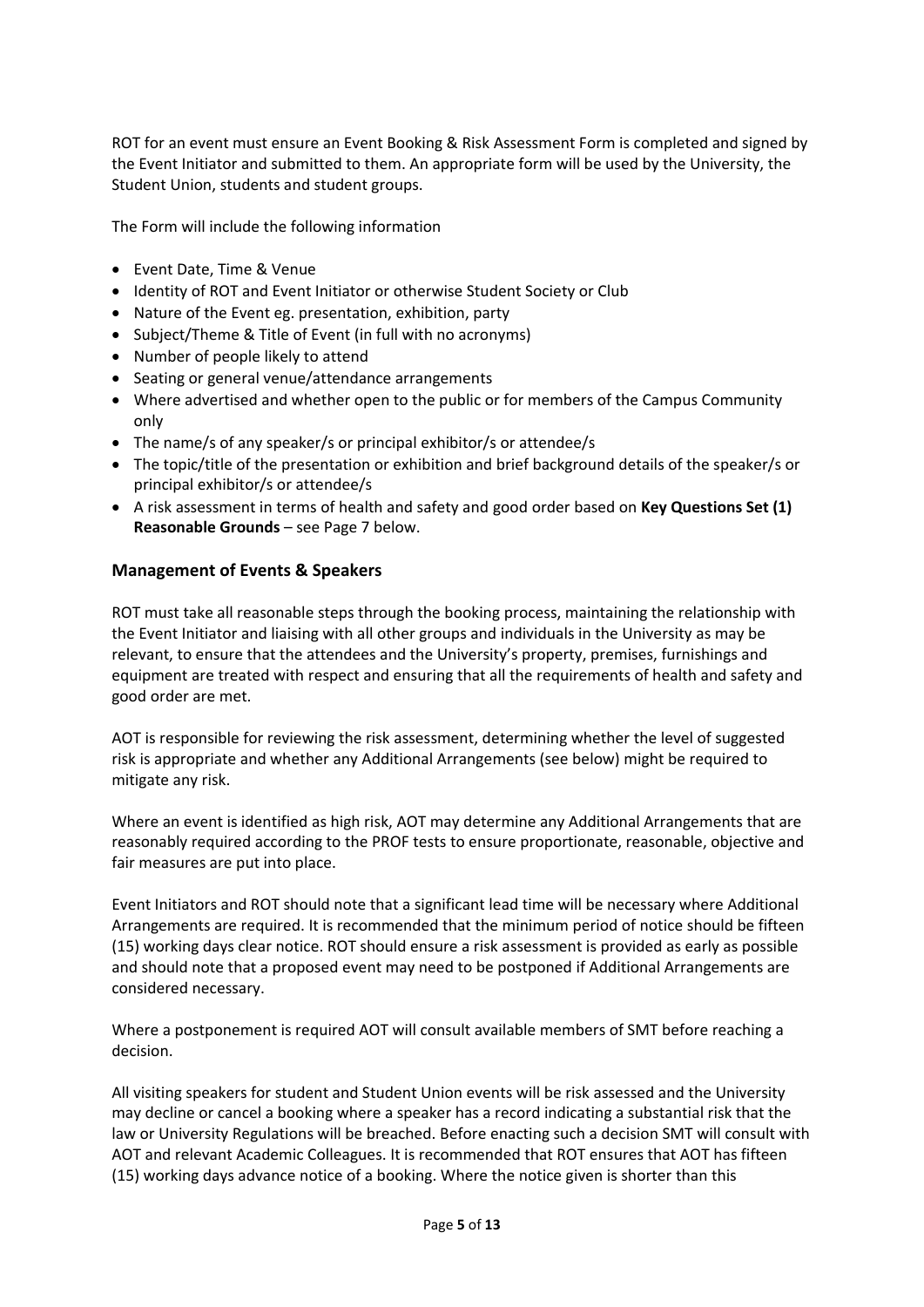recommended period, AOT may require the event to be postponed pending consultation with SMT. If the decision is taken to cancel and decline a booking, ROT may follow the Appeal Process as set out in the Policy & Code.

Where Student Union clubs or societies organise a series of events a risk assessment must be provided for each speaker and event and must reach AOT in good time and at least fifteen (15) working days in advance of each activity where **Key Questions Set (1) Reasonable Grounds** suggest Additional Arrangements could be required.

# **Conduct of Speakers**

All external speakers must present their ideas and opinions in the spirit of debate and they must be receptive to challenge and questions from all members of the audience.

All external speakers must act in accordance with the law and must not breach the lawful rights of others.

During the course of the event, no external speaker shall:

- (i) Break the law or incite others to break the law.
- (ii) Incite intolerance, discrimination, hatred or violence.
- (iii) Encourage or promote illegal acts or promote individuals, groups or organisations that undertake illegal acts.

These requirements are not exhaustive and the University reserves the right through its appointed staff and officers to terminate an event if it considers that a speaker will not conduct themselves in accordance with this Policy.

All external speakers are to be provided with a copy of this Policy or the relevant web link. Where found appropriate by AOT, the external speaker and/or as appropriate the Event Initiator will be required to confirm in writing to AOT that they have read and understood this Policy and that they agree to abide by its requirements. This confirmation must be submitted at least seven days in advance of the event.

## **Publicity Materials**

The University shall have the right to require that it is

- provided with copies of all publicity materials for the event, together with an explanation of abbreviations, acronyms, alternative or coined nomenclature or any technical terms used
- informed if there is any enhanced security or anonymity applied to the event or a cryptonym or code name or is used for the event and provided with a rationale to support any such approach
- informed if representatives of the media are to be admitted or excluded.

The University's logo and other associated symbols and emblems shall not be used in publicity materials for any event without the written consent of the University's Communications and Marketing Department.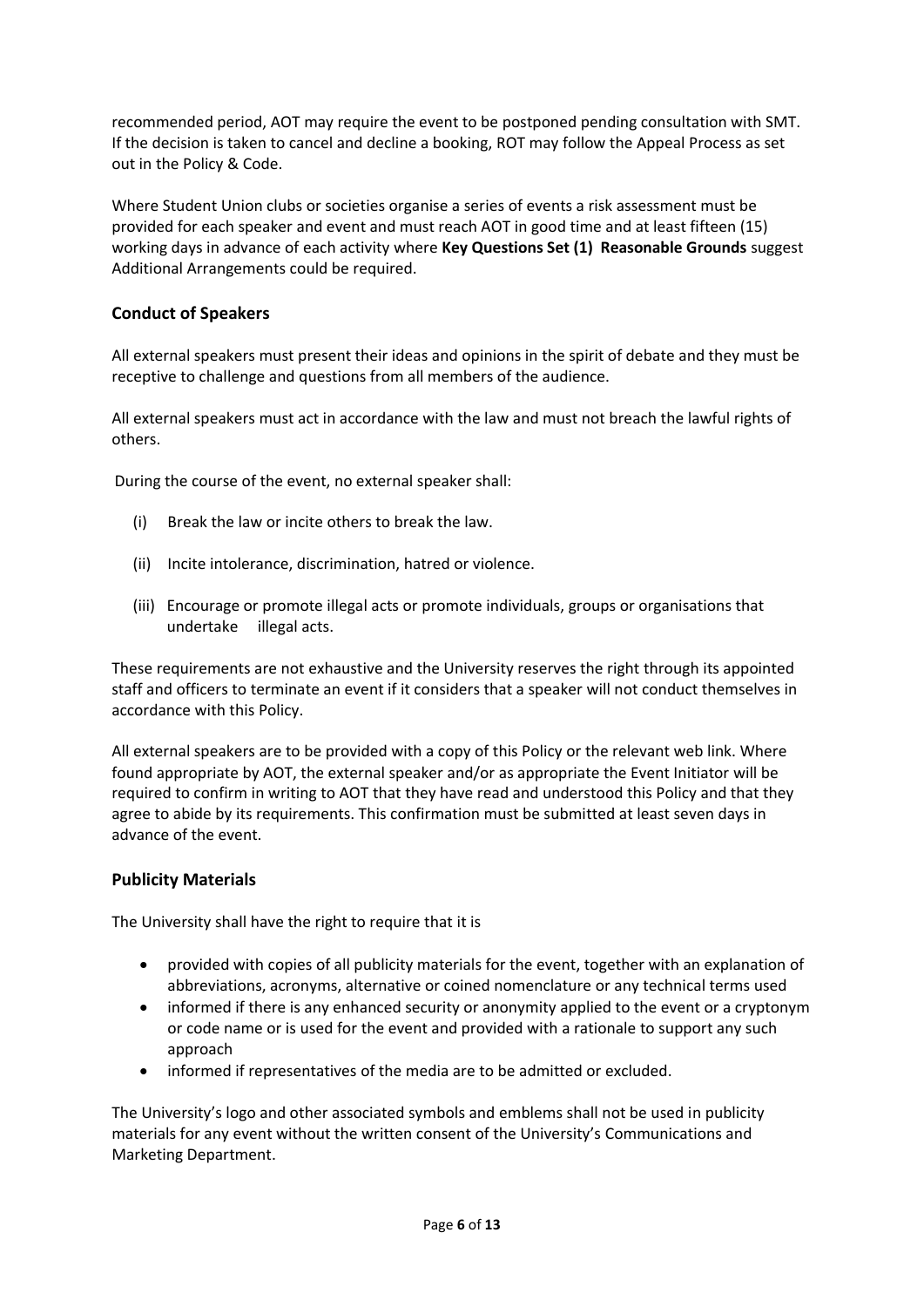## **Use of University Premises**

All events involving external speakers at the University must be held in a location that has been booked in accordance with the University's policies and procedures for booking University venues.

The University will not unreasonably refuse to allow events to be held on its premises but has a duty to ensure that events are conducted in compliance with the law, including health and safety legislation. Events that cannot demonstrate full compliance with the requirements of the law will not be permitted on University premises. Requests to hold events on University premises may be declined if a suitable location is not available.

The University has the discretion but has no legal obligation to allow meetings or events held on its premises to be open to members of the public. The University shall have the right to require that it is provided in advance with a list of all attendees for the event and also has the right to require that events held on its premises should be ticketed.

The University shall have the right to refuse entry to those attending the event if they bring onto University premises items that it deems to be:

- (i) Unduly provocative or offensive in nature
- (ii) Designed or have the potential for use to cause injury to people or property.

#### **Events held on Other Premises**

This policy applies to all events involving external speakers held under the authority or brand of the University or otherwise associated with the University, regardless of the location of the event. It should be noted for the avoidance of doubt that holding an event at an external venue does not enable this policy to be circumvented. Failure to comply with this Policy may result in disciplinary action.

## **Assessment of Events & Speakers**

Before giving permission for any event to take place on University premises, or off-site under the authority or brand of the University, ROT must consider **Key Questions Set (1) Reasonable Grounds**, as to whether

- (i) The proposed speaker has been previously barred from speaking at either this or another education establishment for expressing views that contravene the purposes of this Policy?
- (ii) The proposed speaker or the theme or content of the event will contravene the purposes of this Policy, including the need to have due regard to the need to prevent people from being drawn into terrorism?
- (iii) The proposed speaker or the theme or content of the event is likely to attract attendance from individuals or groups that have previously been known to express views or to act in ways that contravene the purposes of this Policy?
- (iv) There may be an intention to segregate the audience on the basis of any protected characteristic?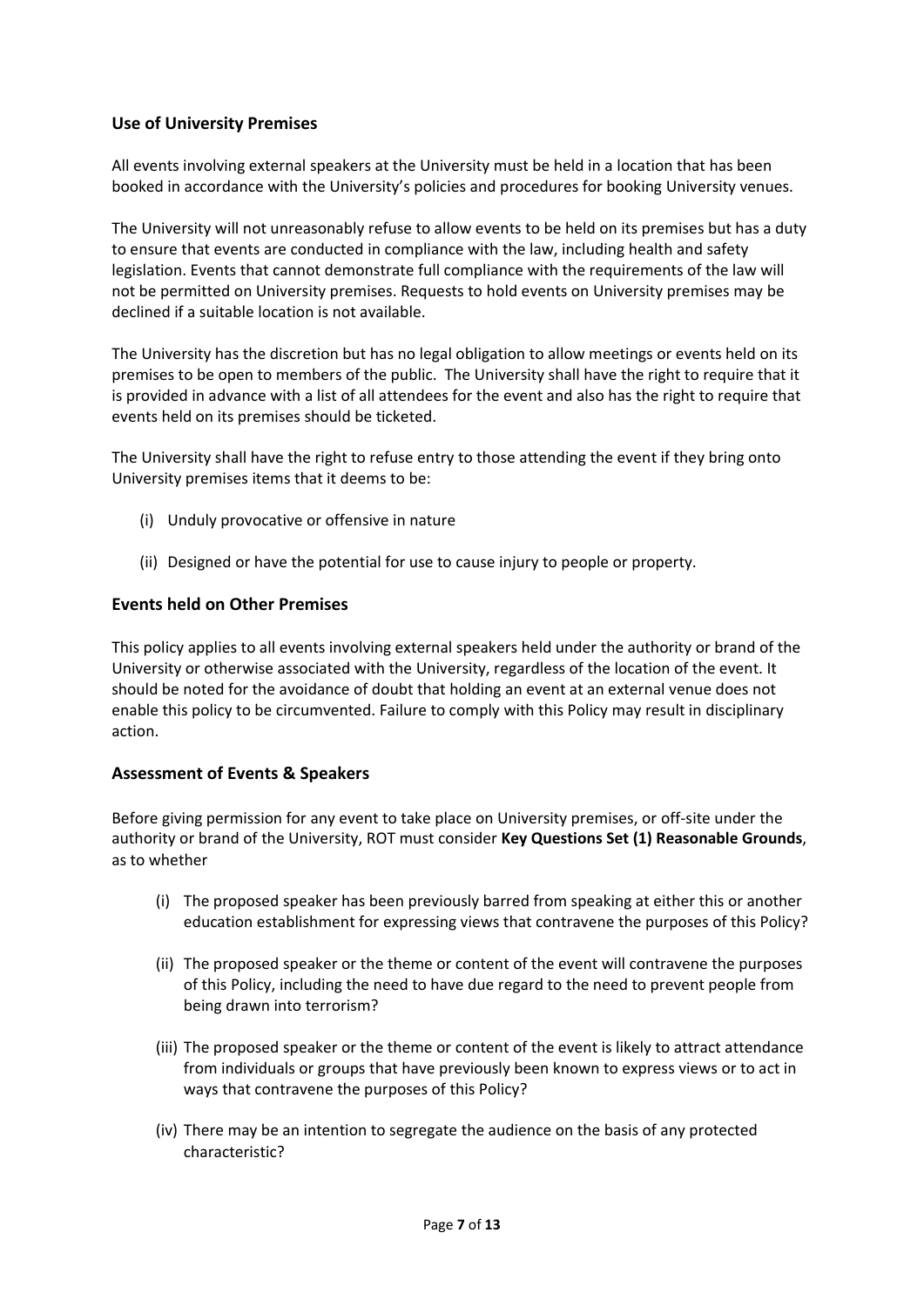(v) The event has been organised to raise or gather funds for any individual, organisation or cause that encourages, promotes or undertakes acts that break the law?

If the answer is **no** to all of the above questions and it is clear that there are no issues that require further consideration then the organisation of the event can proceed.

If the answer is **yes** to any of these questions or there is uncertainty or further consideration required in relation to any of them then a request to approve an external speaker or the theme or content of the event must be referred to the Approving Officer Team (AOT).

This set of questions is not exhaustive and ROT has the discretion to consider other factors. The University will also have the discretion to consult other parties and external information sources as part of its deliberations. In all circumstances, the University should only take such action and make such decisions as it considers proportionate, objective, reasonable, and fair (PROF) to the furtherance and fulfilment of this policy.

# **Role of the Approving Officer Team**

The Approving Officer Team (AOT) will consist of the Head of Housing & Security, the Security Manager, the Health & Safety and Business Continuity Manager and the Deputy Business Continuity Manager. At least two members of this Team constitute a quorum and in extremis/where only one member is available the Director of Estates & Facilities Services or a member of SMT will be co-opted to create a quorum.

AOT will make a recommendation regarding the progress of the event and must consider **Key Questions Set (2) Further Reasonable Grounds**, as to whether

- (i) The law will be broken or that there will be incitement to break the law?
- (ii) A breach of the peace will occur or that there will be incitement to breach the peace?
- (iii) The event is in support of an individual or organisation whose aims and objectives break the law?
- (iv) A speaker or attendees may be unable to enter or leave the building safely?
- (v) A speaker may not have the freedom within the law to speak without significant disruption?
- (vi) The event would not be in the interests of public safety?
- (vii)The event would cause significant disruption or compromise to the normal business of the University?

This set of questions is not exhaustive and AOT will have the discretion to consider other factors. AOT also has the discretion to consult and take advice from other parties including key formal and informal external contacts, some of whom may be Prevent-Duty specific, during its deliberations. AOT should only take such action and make such decisions that are necessary and proportionate to the fulfilment of this Policy.

#### AOT may:

(i) Give permission for the external speaker to participate in the event.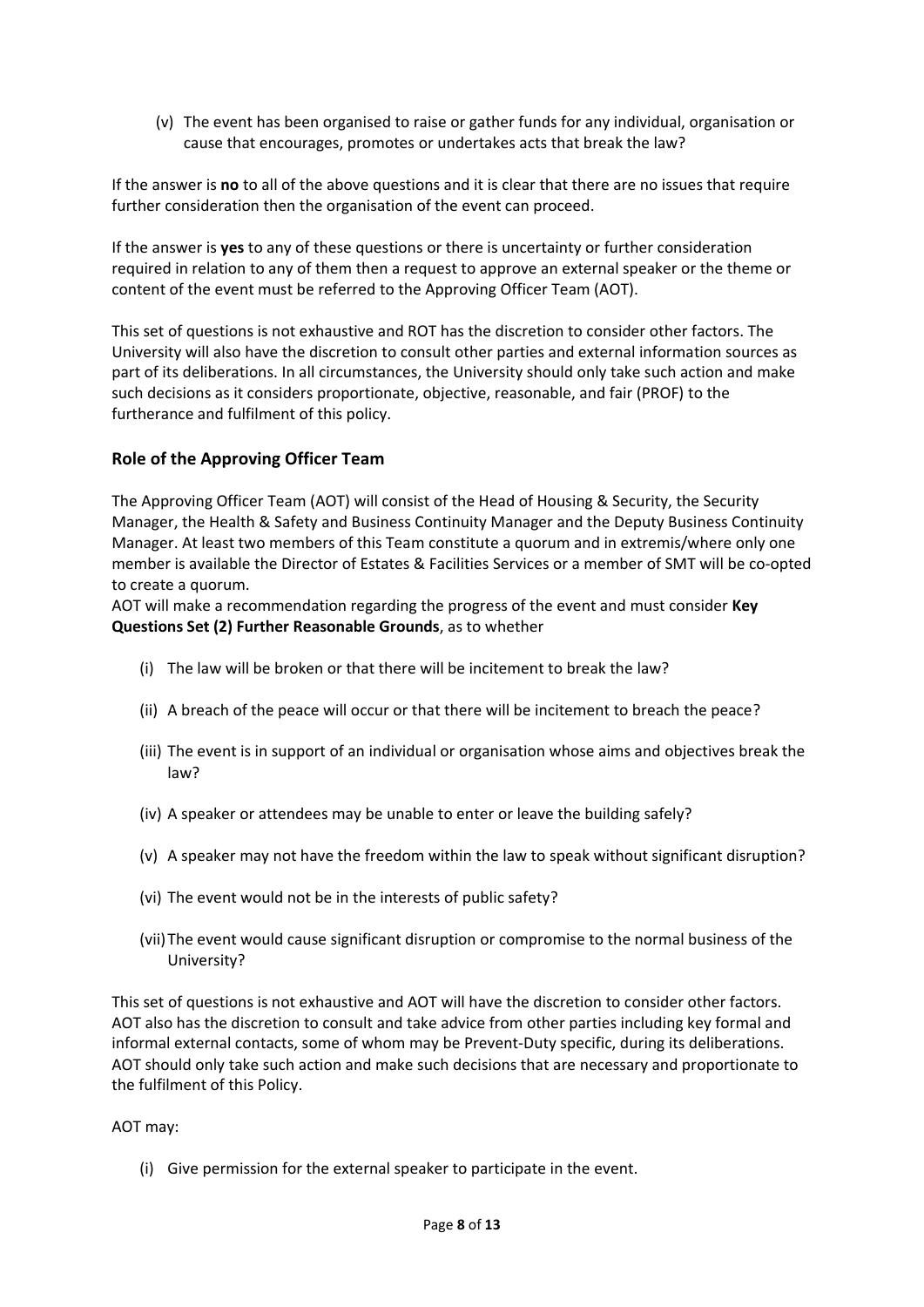- (ii) Give permission for the external speaker to participate in the event subject to stipulated conditions being met. These conditions will be those considered to be reasonable and necessary to ensure that the law will not be broken and to ensure the safety and security of people and property and are defined as Additional Arrangements.
- (iii) Discuss the matter with relevant Academic Colleagues as appropriate and recommend to SMT that the University declines permission for the external speaker to participate in the event.

### **Any decision to decline can only be taken by SMT, representing the University.**

The University may reconsider its decision at any time and may withdraw permission or apply additional stipulated conditions for the use of University premises if:

- (i) New factors or information come to light which if they had been known at the time would have resulted in a different recommendation by AOT or decision by SMT when the original request was considered.
- (ii) There are reasonable grounds for believing that any Additional Arrangements required by AOT concerning participation of the external speaker in the event will not be met.

Decisions made by AOT and/or SMT will be conveyed to the external speaker and/or as appropriate the Event Initiator in writing via ROT.

#### **Application of Additional Arrangements to Ensure Health & Safety and Good Order**

Additional Arrangements may be required to facilitate freedom of speech for events where there are reasonable concerns that the maintenance of health and safety and good order may require augmented support.

For example, a high profile speaker may be sufficiently popular that measures to ensure the safety of large crowds will be required. Another speaker may generate a strong response from some members of the Campus

Community and it may be necessary to enact measures to ensure that all parties behave in a safe, orderly and tolerant manner and that an environment conducive to free and open discussion is maintained.

The University of Winchester is committed to creating and supporting a balanced, inclusive and diverse community and operates an Equality & Diversity Policy, Dignity at Work Policy and a Student Charter. The Equality Act 2010 requires all Universities to have due regard to the need to prevent unlawful discrimination and harassment and to promote equality of opportunity and positive relationships between different groups.

Where concerns are identified suggesting that a speaker may have or promote views not consistent with these policies but not in contravention of the law, an event would normally proceed. In such a case there is likely to be a concern around maintaining order and the event may be required to embrace Additional Arrangements into its organisation and management. In this case the University may require ROT to take reasonable steps to ensure balanced views are represented.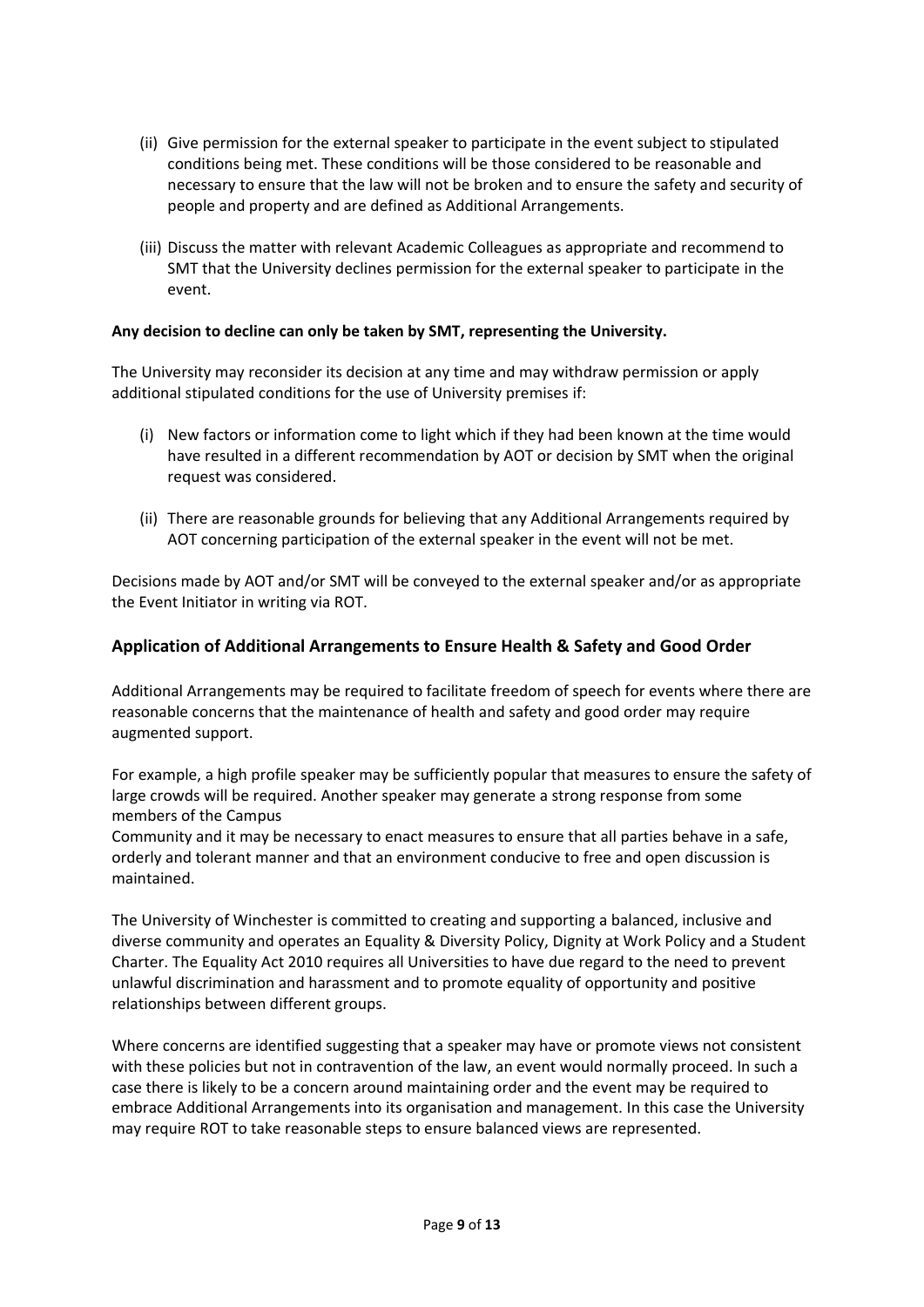In the case of events assessed as requiring Additional Arrangements, an Event Support Colleague will be designated by AOT and fully briefed to facilitate the event. The Event Support Colleague will be appropriately experienced and AOT may stipulate the extent of the experience required.

# **Role of the Event Support Colleague**

The Event Support Colleague (ESC) will be the appropriate member of University staff to support an event taking place either on or off-campus. ESC will be the University's representative for the purpose of the Policy & Code. Winchester Student Union including and Club or Society will be informed of the appointment of an ESC where the event is organised by the Student Union and ESC will liaise with the Student Union.

ROT will act as the channel of communication between the external speaker and/or as appropriate the Event Initiator and ESC who is responsible for ensuring compliance with the Policy & Code and the University's Charter, Statutes Ordinances, Regulations, Policies and the law.

ESC has the responsibility to put in place any Additional Arrangements and to use all reasonable endeavours to ensure they are carried out. After discussion with ROT and in conjunction with AOT, ESC will put in writing the specific Additional Arrangements to be enacted.

The event may proceed only when

- ROT has obtained written acceptance of the Additional Arrangements from the external speaker and/or as appropriate the Event Initiator and countersigned them
- Additional Arrangements countersigned by ROT have been received by ESC.

If ESC is not satisfied that the requirements for the Additional Arrangements will be met they may recommend to AOT that the event is declined.

An event requiring Additional Arrangements cannot be advertised without ESC prior approval, and the wording of notices advertising the event shall be subject to approval by ESC.

The University reserves the right to work with the external speaker and/or as appropriate the Event Initiator, through ROT and primarily via ESC, in order to

- control the frequency and timing of any event/s organised by an individual or group if in its considered view the frequency or timing would place an unreasonable burden on University resources.
- decide which space/s can or will be used for a particular event and to take any other decision which may be needed to protect the safety of people, property, premises or services
- postpone or cancel a booking for an event or speaker if further information is received indicating a substantial risk of contravention of the law or that appropriate conditions for an event will not be met. An example might be gender segregation of the audience, or that there is a refusal or failure to meet the Additional Arrangements required by ESC.
- postpone or cancel a booking for an event or speaker if the organiser/s, the speaker/s or any external group or individual has misled the University about the event by misrepresenting or concealing information.
- require that the proposed text of any speech or presentation to be delivered by an external speaker is provided in good time (ie) a minimum of 72 working hours before delivery, in order to determine whether it is likely that Additional Arrangements will be required to facilitate free speech or there is a substantial risk that the law will be broken.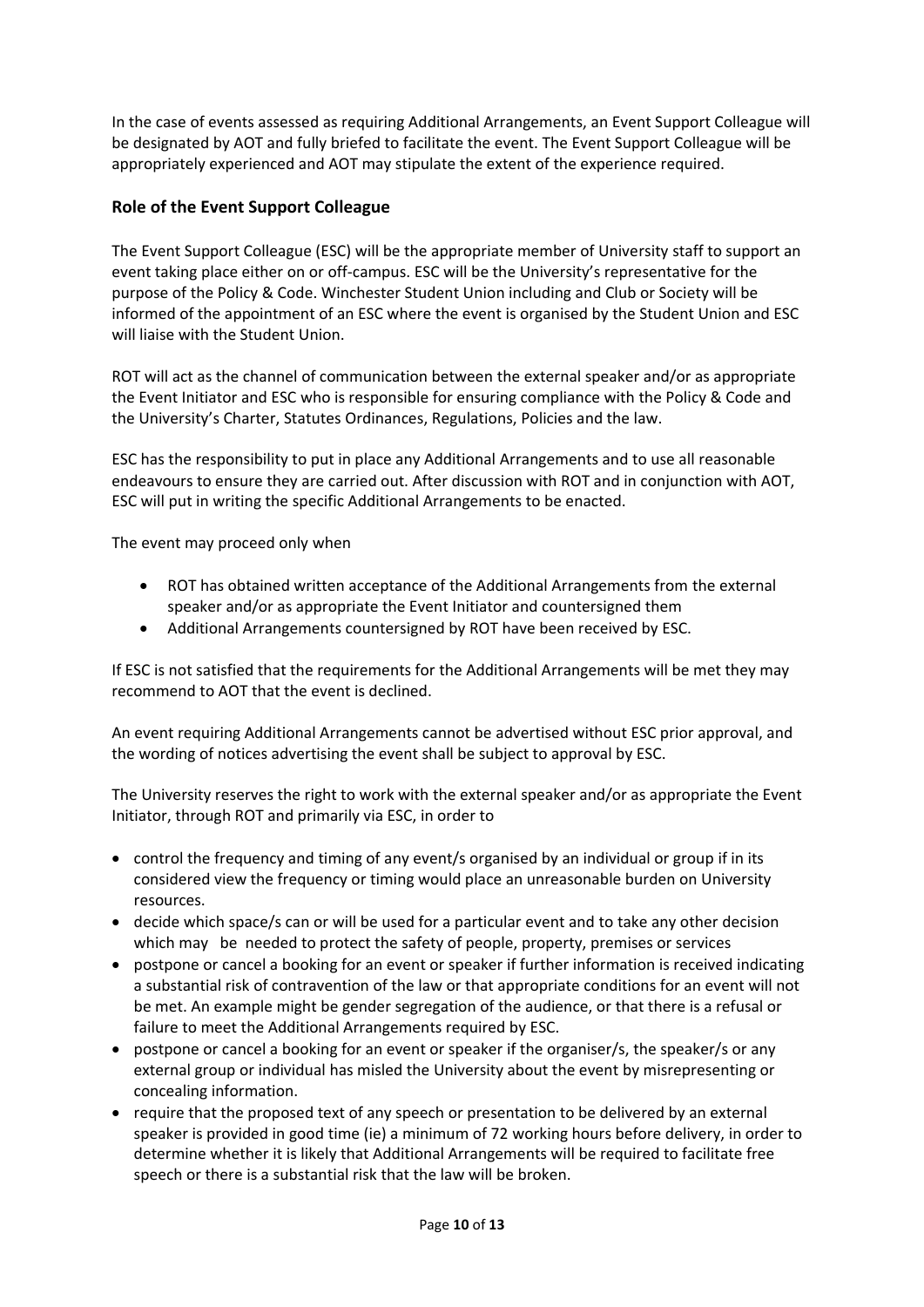## **Nature of Additional Arrangements**

The following is an exemplar list of possible Additional Arrangements which may be applied to mitigate risk.

- AOT may require stewards to be present, prior agreement of their number and assurance of their suitability. They may also liaise with the Security Team to arrange an appropriate security presence for the event.
- AOT may determine whether attendance should be open to Members of the University only; Members of the University and guests who are not members of the University, provided they have been individually invited by ROT or by members of the University who are members of the body initiating the event. Anyone inviting such guests will be responsible for their conduct at all times;

Persons known to the Event Initiator;

Members of the general public, which may trigger the requirement for a Police presence.

- Admission of the media (other than media run directly by the University or the Student Union) to any event with Additional Arrangements will require the prior approval of AOT who will act in consultation with the Director of Communications and Marketing.
- Admission to the specific venue for the event may be via ticket or photo identity card or both as may be required. This process may also be extended to access to the building in which the venue is located.
- AOT may determine the access and departure points to and from and the routes within the building for both the speaker and the attendees as may be necessary.
- AOT may determine that the event should be recorded by an independent body.
- AOT may decide that a member of the University should be admitted to the event to present a balancing view to that of the speaker.
- AOT may designate members of the University to observe or assist in monitoring an event to ensure that the requirements of health and safety and good order are met and that the speaker and all attendees act within the law.
- If any speaker appears to infringe the law or this Policy & Code during the event ROT and AOT have a duty to warn them and if they persist in this action, howsoever that may occur, to close the event. ROT and AOT are authorised to summon assistance from the Security Team and the Police as necessary.

## **Segregation of Audience by Gender**

The University will adopt the guidance given by the Equality and Human Rights Commission regarding the segregation of an audience by gender which can be found at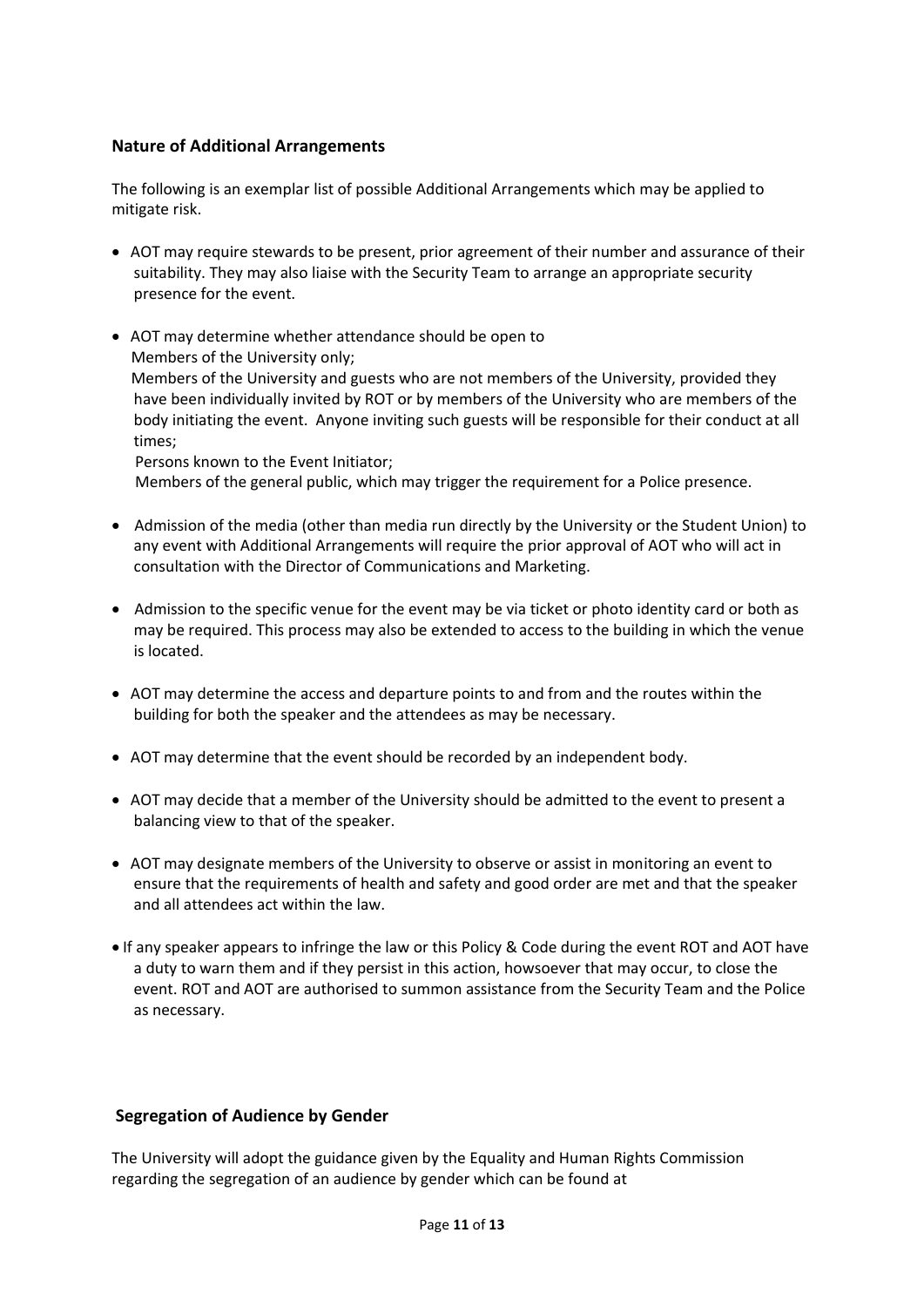[http://www.equalityhumanrights.com/publication/gender-segregation-events-and-meetings](http://www.equalityhumanrights.com/publication/gender-segregation-events-and-meetings-guidance-universities-and-students-unions)[guidance-universities-and-students-unions](http://www.equalityhumanrights.com/publication/gender-segregation-events-and-meetings-guidance-universities-and-students-unions)

The guidance states that

''Arrangements for gender segregation at such events must comply with the various requirements of the Equality Act 2010 ('the Act') and the Human Rights Act 1998 ('the HRA'). In our view, the law is clear about what is permissible and impermissible in the great majority of instances''

and makes clear that segregation by gender constitutes unlawful discrimination except in a few specifically defined purposes falling within one of the exceptions under the Equality Act 2010. This is accompanied by the broad recommendation that Universities and Student Unions protect themselves from liability for discrimination by prohibiting gender segregation at all meetings and events which go beyond acts of religious worship or practice, including meetings which follow on from acts of religious observance.

# **Appeal Process for Decline of an Event or Speaker**

Appeals against any decision to decline any booking/s whether made via the academic work of the University, a student or Winchester Student Union, or any other member or Department of the University, may be made in writing to AOT within five (5) working days of receiving the decision.

AOT will ask the Vice Chancellor (or nominee) to designate two Senior Members of the University to review the decision on the documents provided by the appellant and AOT. If the reviewing members do not agree a position, the matter will be decided by the Vice Chancellor and the decision shall be final.

ROT and the external speaker and/or as appropriate the Event Initiator should note that it will not normally be possible to resolve an appeal quickly and it is likely that a proposed event will need to be postponed.

## **Disruption of Events**

It is a disciplinary offence for any person to organise, assist or engage in conduct that disrupts an event held on University premises or held on Other Premises under the authority or brand of the University or otherwise associated with the University, regardless of the location of the event. Such conduct may result in disciplinary and/or legal action.

## **Reporting of Incidents**

Should any disruption, disturbance or incident arise from an event involving an external speaker then ROT must report this to AOT as soon as practicably possible in accordance with the severity of the incident and in no circumstances later than 48 hours after the event.

## **Disciplinary Procedures**

Any departure from or contravention of the Policy & Code may result in disciplinary procedures being invoked.

In the case of Winchester Student Union student groups, any departure or contravention from this Policy & Code will be investigated under the Winchester Student Union Disciplinary Procedures in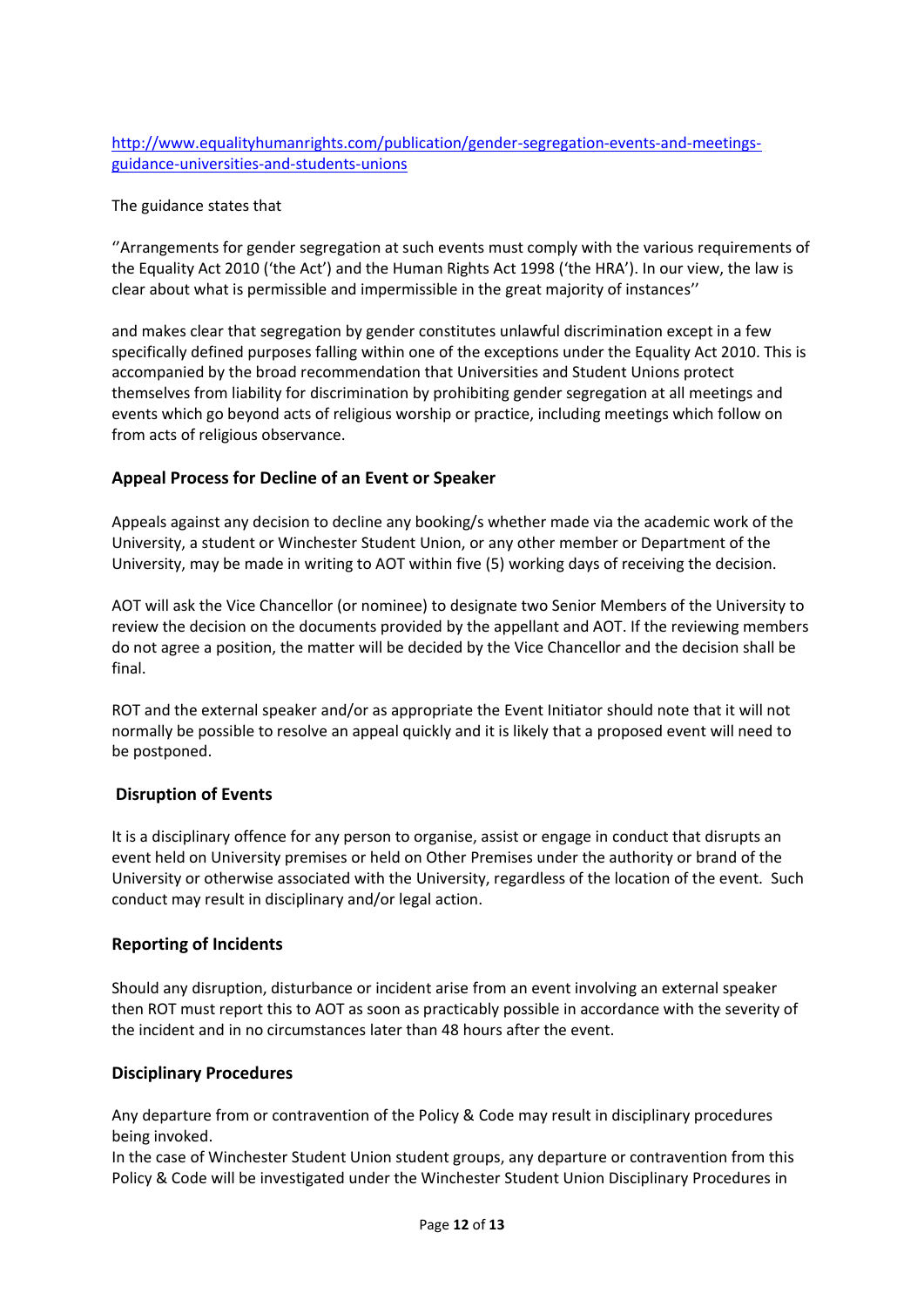the first instance. The University may also investigate such occurrences under its own disciplinary procedures.

#### **Reporting to the Board of Governors**

#### **Incident Reporting**

SMT will be notified within 48 hours after the event of any event-related disruption, disturbance or incident. Fast-track reporting of immediate need-to-know to SMT in respect of a developing scenario or incident is in place between ROT/ESC and AOT. SMT will inform the Board of Governors within a further 6 hours.

In the case of a serious incident or disruption this will be reported to HEFCE and DfE and any relevant and appropriate information shared with local partners via the HIOW Prevent Board, directly with external Prevent-specific contacts and within the Higher Education sector via AUCSO, the Association of University Chief Security Officers.

#### **Quarterly Reporting**

Regular reporting to a quarterly Board of Governors Meeting will be undertaken via SMT through the existing University Committee structure.

#### **Annual Reporting**

An Annual Report will be made to HEFCE by PDDT in December of each. This will be shared with SMT and the Board of Governors.

#### **Appendices**

Appendix I - Process Map for Management of External Speakers, Conferences & Events On & Off-Campus

Appendix II – Key Points Checklist for Staff Supporting Event Management

Appendix III – Glossary of Abbreviated Terms

#### **Key Contact Details**

Institutional & Strategic Lead: [Neil.Marriott@winchester.ac.uk](mailto:Neil.Marriott@winchester.ac.uk)

Operational Lead: [Martin.Cliburn@Winchester.ac.uk](mailto:Martin.Cliburn@Winchester.ac.uk)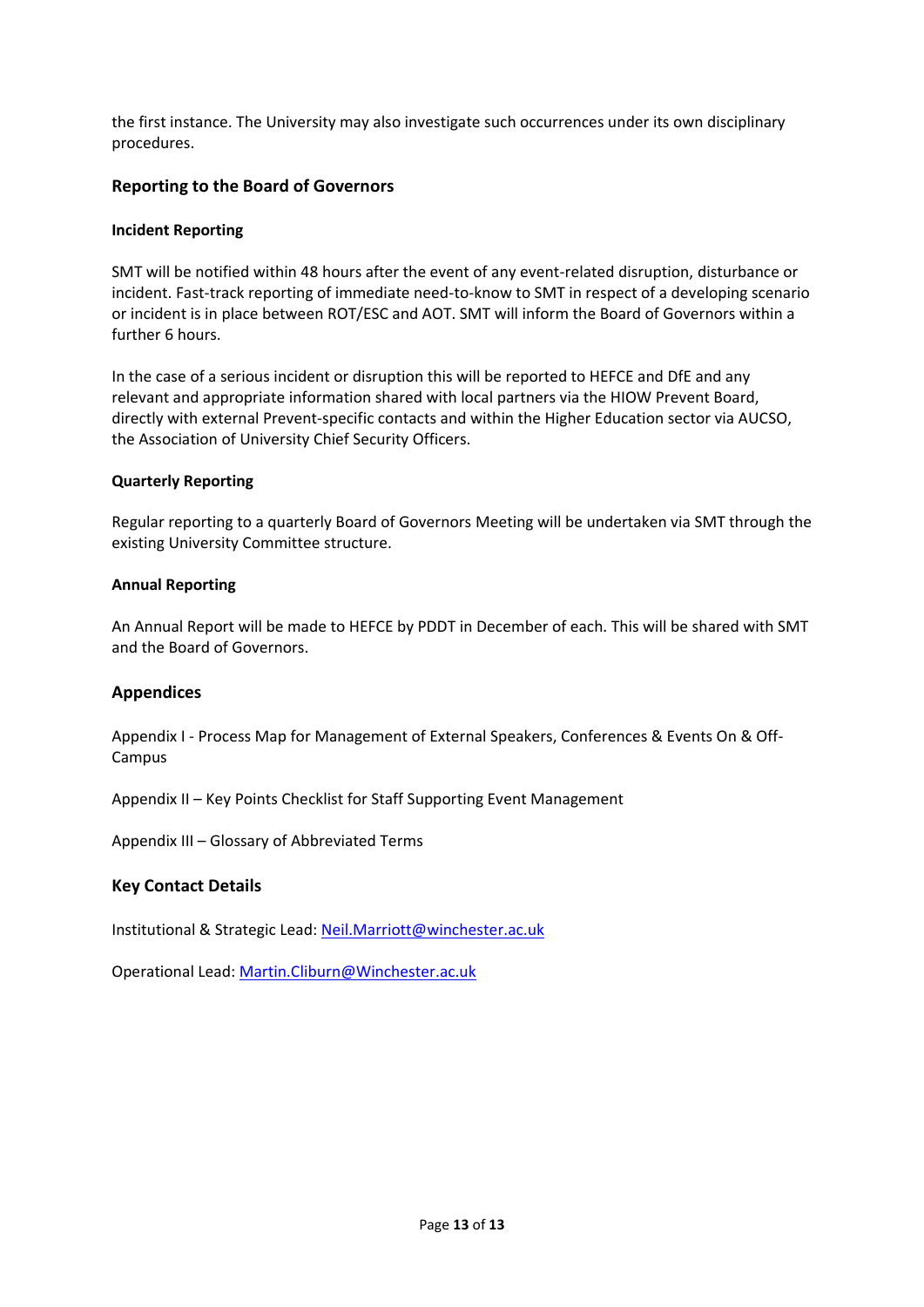## **Appendix 1**

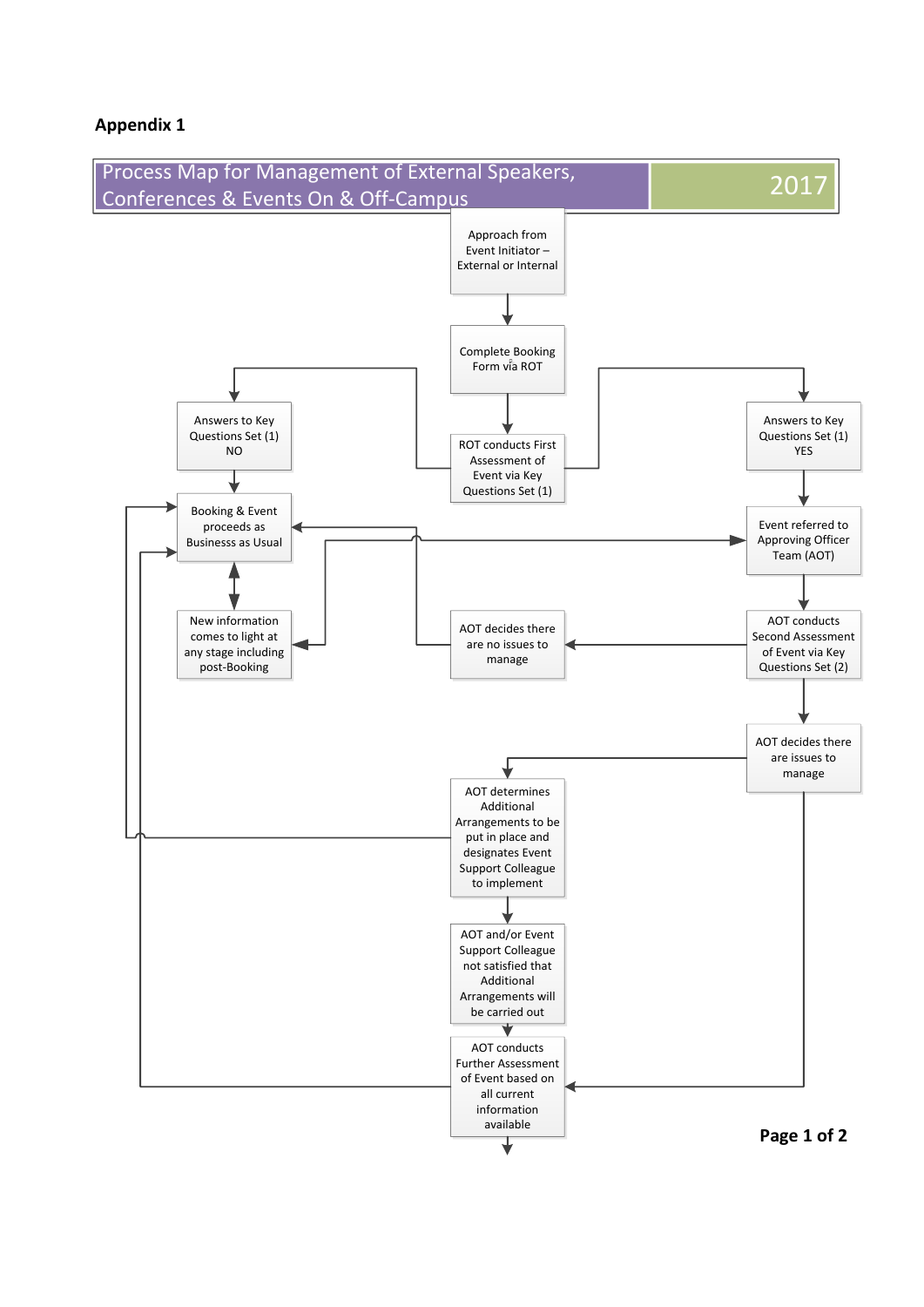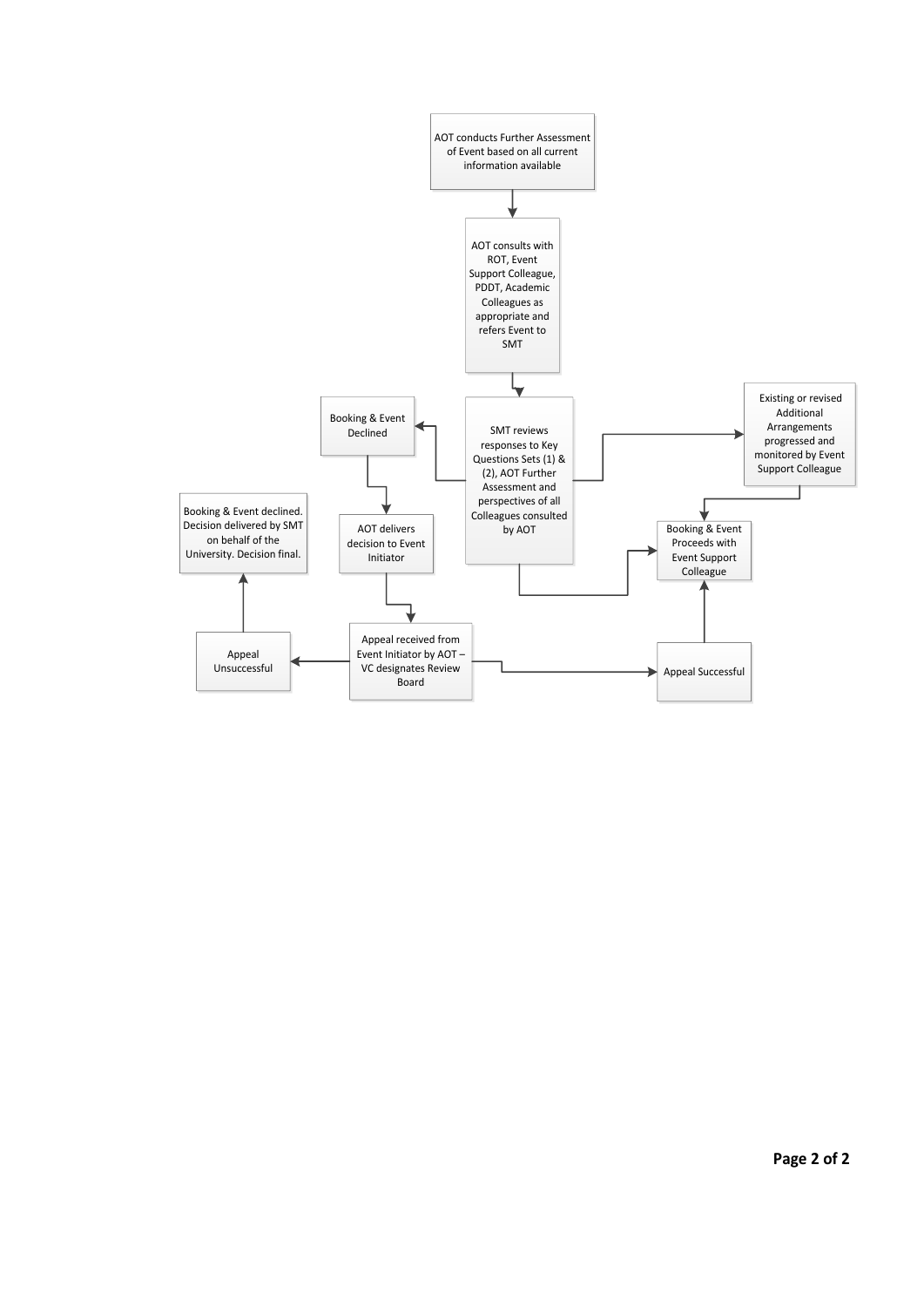# **Appendix II Key Points Checklist for Staff Supporting Event Management**



**1 Who wants to Use Your Venue?** 

Name & contact of main organiser. Name & details of speaker. Checks - who do they represent? Checks - have they spoken before? Checks - online checks? Date, time & place of meeting. Expected arrival & departure time. How many attendees are expected?



**2 The Reason to Use the Venue**

Checks - what is the topic for the event? Checks - how is the event advertised? Checks - conditions (ie) ticket-only, open event? Checks - what media will be present?



**<sup>3</sup> Wider Considerations**

The speaker's reputation and who may be prompted to attend. Will the speaker agree to abide by your venue regulations & values? Are there any risks for venue reputation? Is there any potential for the speaker to use language that may be unlawful? Are there any potential health & safety issues?

What security needs may be required?

**Contract** 

This Checklist is designed to be a simple practical guide to assist in delivering your role in support of event management. These points will support your processing of speaker requests.

You may have been asked to use your venue to host external speakers on many different topics.

It is an important aspect of University life to enable students, staff and guests of the University to be exposed to a range of different beliefs, to challenge views and to develop their own opinions. Although most speakers are uncontroversial, some will express contentious, even inflammatory or offensive views which have the potential to be very divisive.

If you have any concerns about allowing access to your venue by any speaker, you may wish to contact your line manager or Head of Service or Department who will provide support & guidance.

**Page 1 of 1**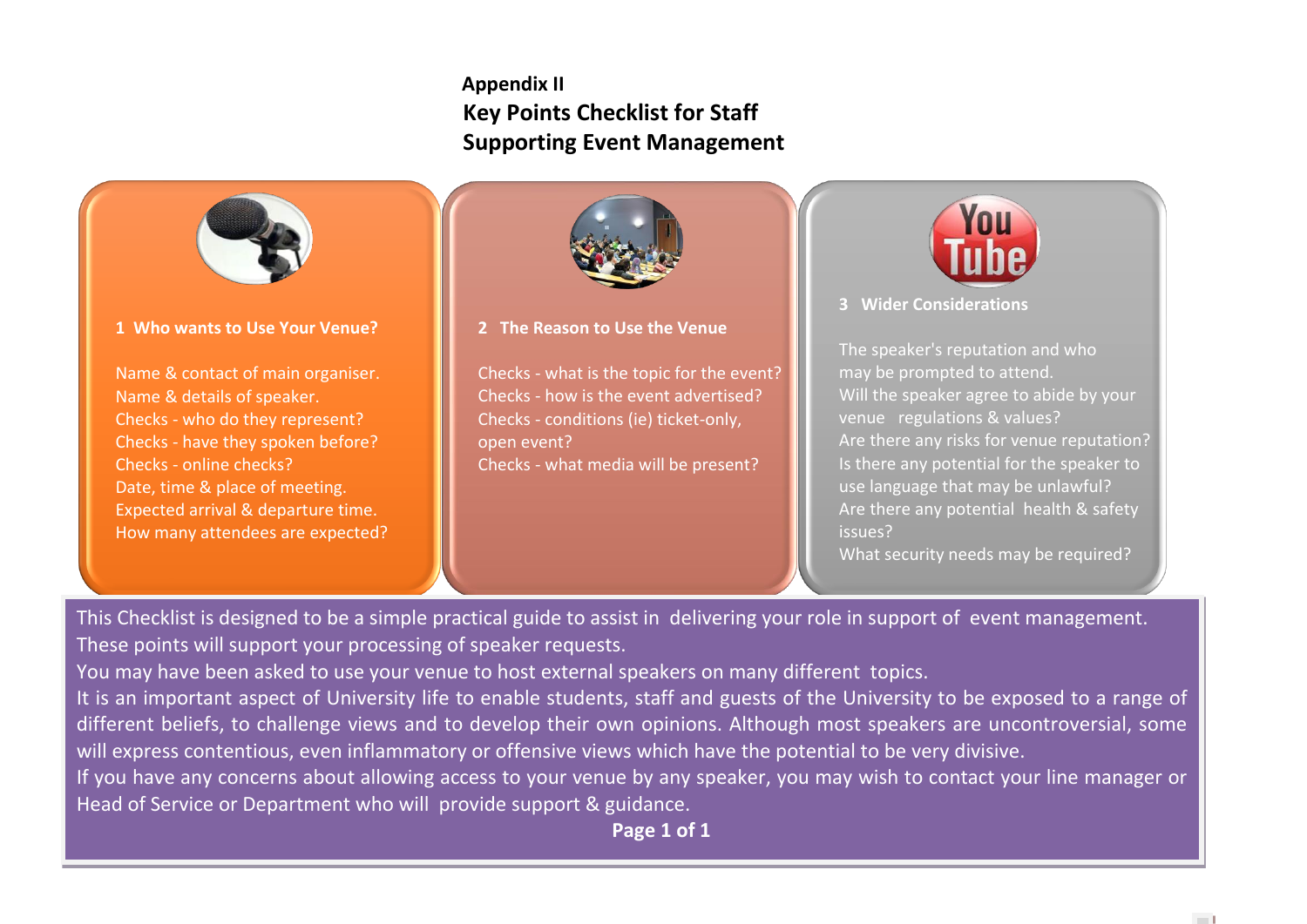# **Appendix III**

# **Glossary of Abbreviated Terms**

| Abbreviation             | <b>Term</b>                                                                                                       | Commentary                                                                                                                                                                                                                                                                                                                                                     |
|--------------------------|-------------------------------------------------------------------------------------------------------------------|----------------------------------------------------------------------------------------------------------------------------------------------------------------------------------------------------------------------------------------------------------------------------------------------------------------------------------------------------------------|
| <b>AOT</b><br><b>DfE</b> | Approving Officer Team<br>Department for Education                                                                | Team responsible for receiving any<br>referral from the first assessment<br>stage undertaken by ROT via Key<br>Questions Set (1), making the<br>second assessment of any booking<br>via Key Questions Set (2), making<br>recommendations to SMT,<br>appointing and directing ESC,<br>generating Additional<br>Arrangements.<br><b>UK Government Department</b> |
|                          |                                                                                                                   | responsible for Higher and Further<br><b>Education Policy</b>                                                                                                                                                                                                                                                                                                  |
| <b>EFS</b>               | <b>Estates &amp; Facilities Services</b>                                                                          | A Professional Services department<br>within the University of Winchester.                                                                                                                                                                                                                                                                                     |
| EI                       | Event Initiator                                                                                                   | Individual/s responsible for ensuring<br>any event complies with the FOSP<br>and the University's Charter,<br>Statutes, Ordinances, Regulations,<br>Policies and the Law, in conjunction<br>with ROT and/or under the direction<br>of AOT as may be appropriate.                                                                                               |
| <b>ESC</b>               | <b>Event Support Colleague</b>                                                                                    | The appropriate member of staff to<br>support an event on behalf of the<br>University as designated by AOT.                                                                                                                                                                                                                                                    |
| <b>FOSP</b>              | Freedom of Speech Policy & Code<br>of Practice for External Speakers,<br>Conferences & Events On & Off-<br>Campus | The document to which this<br>Glossary is attached as Appendix III.                                                                                                                                                                                                                                                                                            |
| <b>HEFCE</b>             | <b>Higher Education Funding Council</b><br>for England                                                            | Lead funding, assessment and<br>regulatory body for Universities and<br>Colleges of Higher Education in<br>England.                                                                                                                                                                                                                                            |
| <b>MAPPA</b>             | Multi Agency Public Protection<br>Arrangements                                                                    | Framework linking the agencies<br>working together to protect<br>communities from harm including<br>the risk of being drawn into<br>terrorism.                                                                                                                                                                                                                 |
| <b>MASH</b>              | Multi Agency Safeguarding Hub                                                                                     | Group of recognised professional                                                                                                                                                                                                                                                                                                                               |